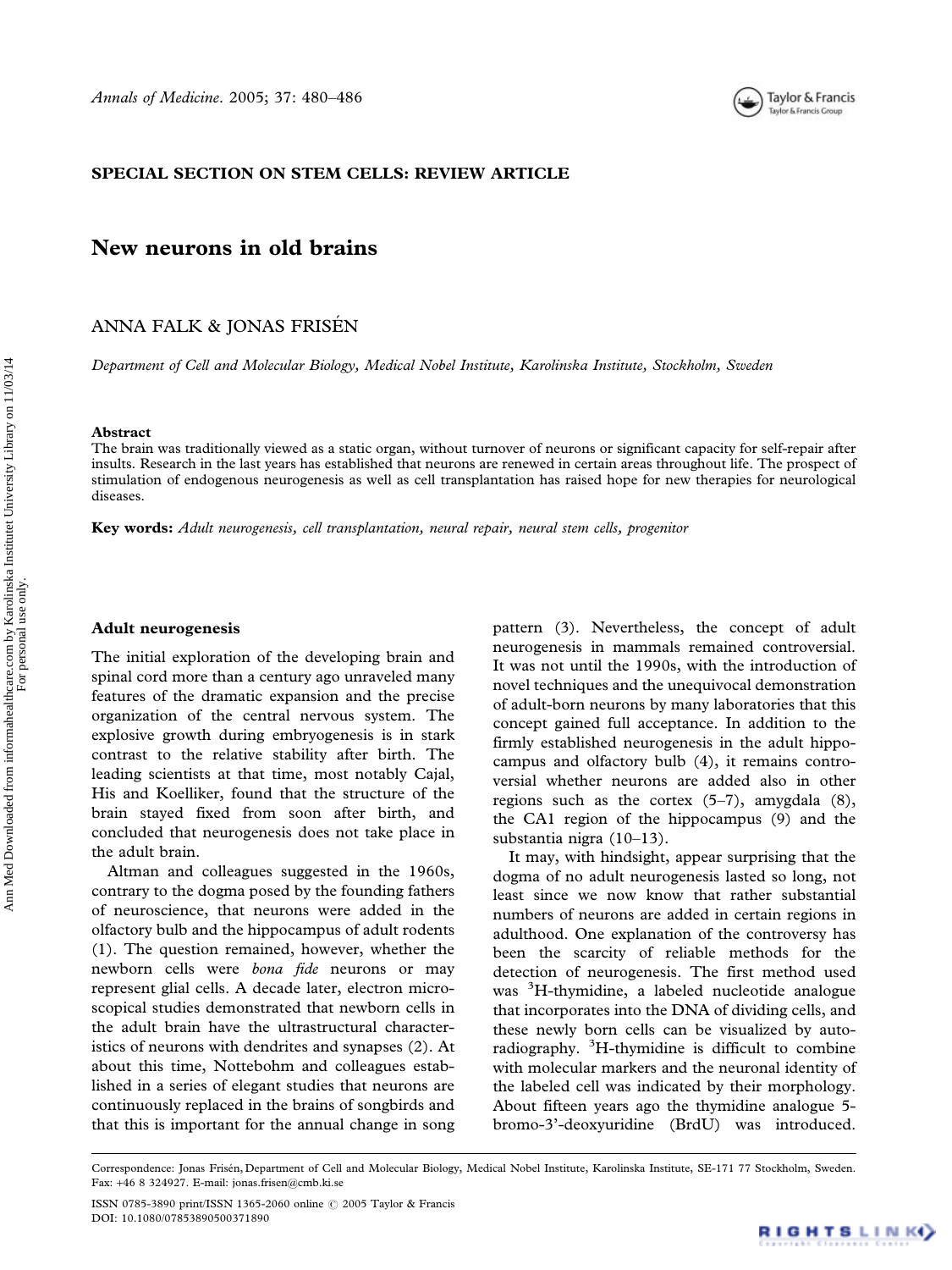BrdU is also incorporated in the DNA of the dividing cell and can be visualized with immunohistochemical techniques. This development together with the emergence of a rapidly growing panel of molecular markers for distinct cell types made it possible to securely identify the newborn cells. Although these technical developments have furthered the field substantially, they carry several inherent problems with risks of both false positive and negative results (14).

Although our understanding of neurogenesis in the adult brains of experimental animals has increased very substantially over last decade, we know very little about the situation in the human brain. Imaging studies have demonstrated changes in the volume of distinct brain areas in response to, for example, training of a certain task (15) and in major depression (16). There are, however, many potential explanations for a volume change, and it is not possible to draw conclusions regarding a potential correlation to neurogenesis. The technical developments that have aided the analyses in experimental animals have serious limitations when it comes to the study of humans. First, BrdU is toxic, which largely precludes its use in humans. Second, BrdU has to be given prospectively and the tissue then collected after the individual has died, which poses a significant logistical challenge. In a seminal study in 1998 Eriksson and colleagues for the first time demonstrated neurogenesis in the adult human hippocampus by BrdU labeling (17). Cellular markers of cell division, such as PCNA (proliferating cell nuclear antigen) or KI-67, are commonly used to detect cell divisions, but they do not provide information regarding the final fate of the newborn cell. The analysis of potential markers for immature neurons can be informative, but relies on the specificity of the marker. Using different markers, two recent studies reached opposite conclusions regarding whether neurogenesis takes places in the human olfactory bulb (18,19), indicating the uncertainty with this strategy. We have recently developed a novel method for studying cell turnover in humans (7). This method takes advantage of drastically altered atmospheric levels of  $^{14}$ C produced by nuclear bomb tests during the Cold War. After the Test Ban Treaty in 1963, there has been no significant over ground nuclear bomb testing and the 14C levels have decreased exponentially. As the atmospheric levels of  $^{14}$ C are mirrored in the human body (20–22), the distinct levels of  $^{14}$ C at different time points serves as a date mark in the DNA of cells. Therefore, the time of birth of a population of cells can be established retrospectively by the analysis of  ${}^{14}C$  in genomic DNA (7).

### Key messages

- The adult brain harbors neural stem cells, which continuously give rise to new neurons in discrete regions.
- Stimulation of neurogenesis, or transplantation of cells derived from stem cells, offer attractive avenues for nervous system repair.

### Stem cells in the adult brain

The neurons generated in adulthood derive from stem or progenitor cells. Neural stem cells are immature cells that have the potential to generate the main cell types of the central nervous system: neurons, astrocytes and oligodendrocytes (23,24). Another key feature is their capacity to divide to give rise to new stem cells, i.e. self-renewal capacity, thus enabling the persistence and activity of the system over a long time. A progenitor cell may have less broad differentiation potential or limited selfrenewal capacity (23,24).

The first evidence for the existence of stem cells in the adult mammalian brain came from in vitro cultures of adult brain cells (25,26). When cultured in the presence of epidermal growth factor (EGF), the vast majority of cells from the adult mouse brain died, but a small subset of immature cells thrived and proliferated to form spherical cell aggregates, denoted neurospheres (26). Many of these cells proved able to give rise to new clones of immature cells as well as neurons, astrocytes and oligodendrocytes, thus displaying self-renewal capacity and multipotency – the hallmark features of stem cells (25–27). The possibility to culture neural stem cells has been invaluable for their characterization and has been instrumental to the progress of the research field. Most of the studies have focused on rodents, but it is now also well established that there are cells in the human brain, which in vitro display selfrenewal and multipotency (18,28,29).

Stem cells are notoriously difficult to identify due to their immature phenotype and lack of specific markers. The most common approach in the pursuit of neural stem cells has been the isolation of a subset of cells from the brain followed by in vitro culture and analysis of whether the assayed cells display selfrenewal capacity and multipotency in vitro. This approach has the caveat that although a cell behaves as a stem cell in vitro, it cannot be concluded that it has similar properties in vivo. Indeed, there is evidence to suggest that many of the cells displaying neural stem cell properties in vitro act as more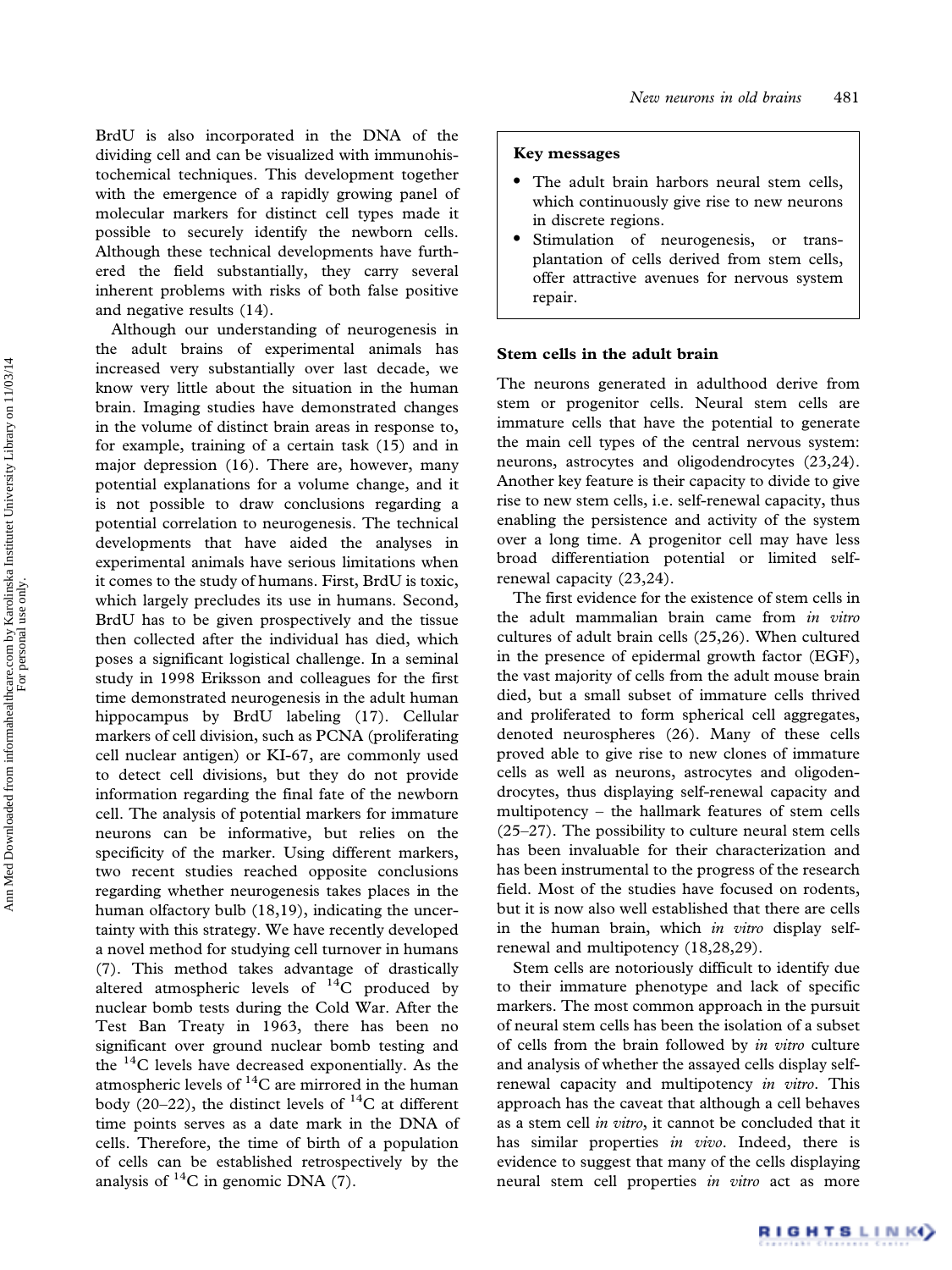restricted progenitor cells in vivo (30,31). Cells with in vitro neural stem cell properties can be isolated from many regions in the central nervous system, including the spinal cord (28,32,33). Most of these cells with *in vitro* stem cell properties may never give rise to neurons *in vivo*, and their physiological function is unclear.

The neurons that continuously are added to the hippocampus derive from local resident stem cells present in the subgranular zone of the dentate gyrus (24,34–36). The neurons that are added to the olfactory bulb derive from stem cells residing in the lateral wall of the lateral ventricles, from where they migrate along the rostral migratory stream to the olfactory bulb (37–39). Many studies have attempted to identify the stem cells in the lateral ventricle walls, but much of the data is contradictory (28,40–43). This is largely due to the lack of methods to identify stem cells and there is a need for the development of novel strategies for the visualization of the distinct steps in a cellular lineage in vivo.

# Regulation and potential role of adult neurogenesis

The activity of tissue stem cells is not controlled strictly cell-autonomously, but to a large extent directed by systemic factors as well as local environmental cues in the so called stem cell niche (44–46). A striking example of the power of the local milieu is provided by the transplantation of neural stem cells from the spinal cord to the hippocampus, where the normally non-neurogenic spinal cord cells produce neurons of the appropriate site-specific hippocampal phenotype (47). Several genes, hormones and environmental factors that regulate neurogenesis in experimental animals, by modulating the proliferation of stem/progenitor cells or supporting the survival of newborn neurons, have been identified. Learning, enriched environment and physical activity stimulate the generation of adult born neurons in the hippocampus (48–50). Upon stress and ageing the level of glucocorticoids is raised, and high levels of adrenal steroids decrease the number of proliferating cells in the dentate gyrus (51–54). Stress early in life has furthermore been implicated in modulating the regulation of neurogenesis in adulthood (55).

The realization of continuous neurogenesis in the adult mammalian central nervous system poses the question what the role of this process may be in brain function and pathology. The first requirement for a new neuron to be able to exert function is that it can integrate into the mature brain and form appropriate

connections. Several studies in the last few years have demonstrated that the new neurons integrate into the synaptic circuitry in the adult rodent hippocampus and olfactory bulb and respond to physiological stimuli (56–58). In order to establish the role of adult neurogenesis several groups have attempted to interfere with neurogenesis by killing proliferating stem or progenitor cells by irradiation or cytotoxic agents (59,60). This has resulted in indications that neurogenesis may be important for certain aspects of memory formation (59). Moreover, it was suggested that depression leads to reduced neurogenesis in the hippocampus, and that the behavioral effects of many antidepressants may be mediated by the stimulation of neurogenesis in the hippocampus (16). In support of this, the antidepressant effect of fluoxetine in animal models was blocked by irradiation-depleted neurogenesis (60). These different approaches to interfering with neurogenesis, however, all run the risk of affecting other processes, so that it remains difficult to delineate the role for adult neurogenesis. Novel approaches that selectively deplete adult-born neurons are critically needed.

## Cell therapy for neurological disorders

The realization of the existence of neural stem cells and continuous neurogenesis in certain regions of the adult brain raises the prospect of new therapeutic strategies. There are two conceptually different routes for the use of stem cells for neural repair: cell transplantation and stimulated neurogenesis from endogenous stem or progenitor cells.

Several neurological diseases have been suggested to benefit from cell transplantation, but most progress has been made in Parkinson's disease. Patients have been transplanted with grafts of ventral midbrain tissue from aborted human fetuses containing dopaminergic neurons, the predominantly affected neuronal type in Parkinson's disease, with promising results (61). In some studies, the patients have benefited substantially from the grafts, whereas other studies have been less encouraging or the patients have suffered side effects, indicating a need to develop the strategy further. Even when optimized, there are, however, substantial hurdles for the use of fetal grafts in terms of clinical feasibility. Several aborted fetuses are used for each Parkinson's patient and the supply of fetuses is limited. Furthermore, ethical concerns largely preclude development and application in many countries. Stem cells could, in theory, be a source of an unlimited supply of neurons for transplantation (62). One could in this case consider several sources

For personal use only.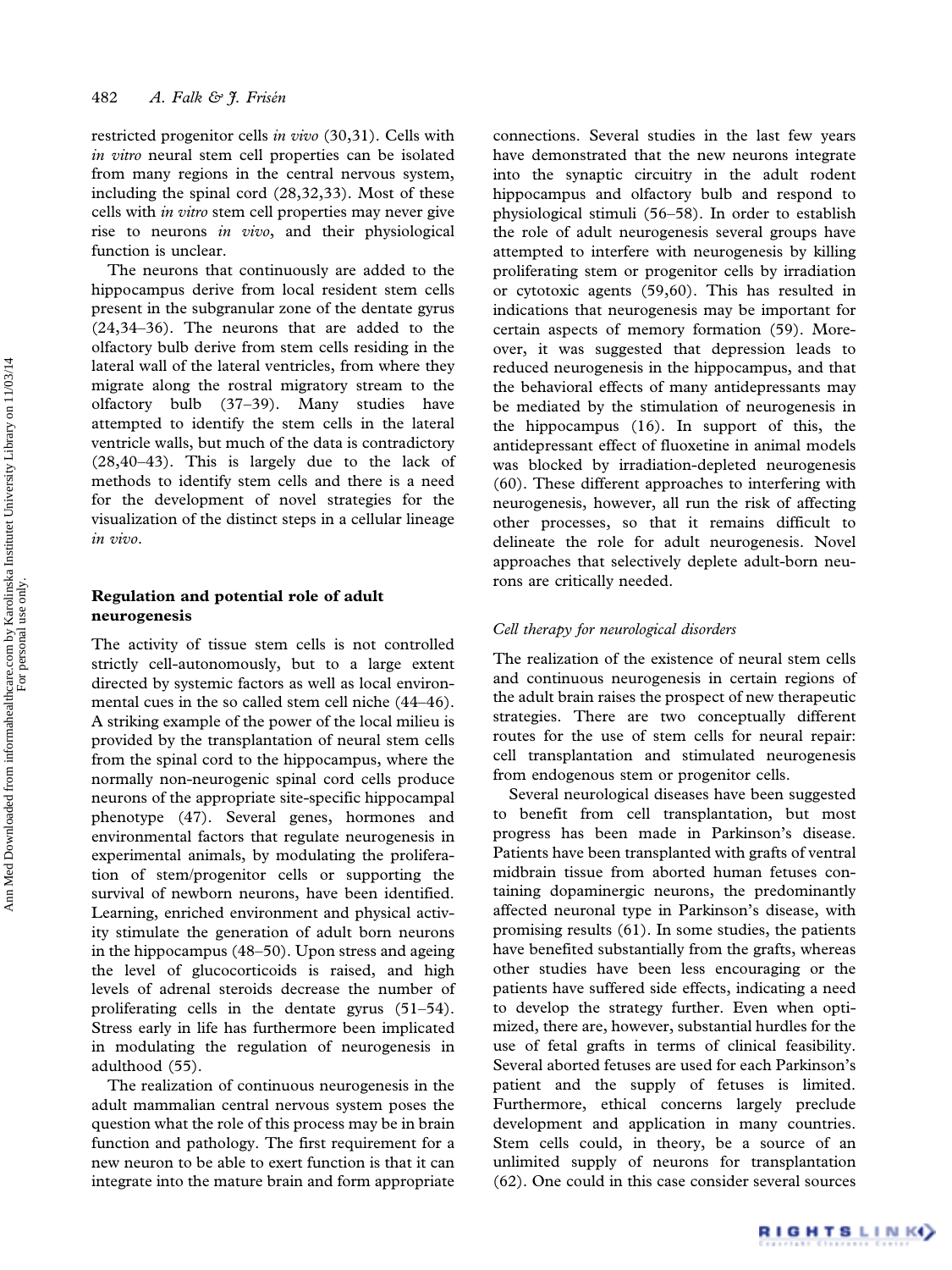of stem cells, and the most studied thus far in this context are embryonic stem (ES) cells and fetal neural stem cells. Studies in experimental animals using ES cells or fetal neural stem cells have lent support to the concept of stem cell-based cell replacement therapy for Parkinson's disease (62– 64). Adult neural stem cells have the advantage that they are ethically uncontroversial and could be used autologously, circumventing the risk of immune rejection, but they have been less studied in this context.

The main challenge for the development of any stem cell-based cell therapy is the control of cell differentiation, i.e. to make sure that the desired cell type, and not all the other cells on the stem cell's repertoire, is generated. This is not only important in order to get clinical effect, but also to avoid the development of rapidly proliferating cell types and tumor formation. Much insight into the signals that govern the specification of distinct cell types can be gleaned from the studies of developmental biology, where enormous progress in the last decade has taught us much about how diverse cell types are generated. The recapitulation of developmental signals in the tissue culture dish has been used successfully to instruct ES cells to form specific neuronal subtypes (64–66).

Perhaps the most intuitive benefit of stem cellbased therapies for neural repair is the replacement of lost neurons. Neural stem cells may, however, mediate beneficial effects in indirect ways by affecting the resident cells (67). Transplanted neural stem cells can produce neurotrophic factors which may support the survival of neurons or have immunomodulatory effects (67,68). Moreover, stem cell transplantation in animal models of metabolic disorders suggests that the stem cells, or their progeny, can substantially reduce the accumulation of toxic products (69,70). Their capacity to spread substantially in the brain enables them to reduce the load of metabolic products throughout the tissue. All these different actions, which are not based on the replacement of lost cells, have been suggested as features that could be useful in therapies. It is also important to note that some of these properties may be disadvantageous under certain conditions. For example, stem cell transplantation to the injured spinal cord improves functional outcome in experimental animals, probably mainly through remyelinization and neurotrophic effects, but also promotes aberrant axonal sprouting associated with the development of allodynia (71). The aberrant axonal sprouting appears to be due to neurotrophic effects of the grafted cells, and can be circumvented by directed differentiation of the neural stem cells. For a recent comprehensive review on cell transplantation for neural repair the reader is referred to (62).

### Neural repair by endogenous neural stem cells

When we now know that the brain retains the capacity to integrate new neurons, one may wonder why the recovery after neurological insults is so limited. Or is it so limited? The impediments after, for example, a stroke often gradually decrease over an extended time period. This is, to a large degree, most likely due to adaptation and compensation by the remaining cells, but neurogenesis could potentially, in part, contribute to some functional recovery. Several different types of central nervous system insults, including trauma, seizures and stroke evoke activation of endogenous stem/progenitor cells and production of neurons and/or glial cells in experimental animals (28,72–75). Nevertheless, recovery is in most cases incomplete. Indications of increased neurogenesis, such as more proliferative cells and/or more cells with immature neuronal phenotype have also been reported in less acute conditions such as Alzheimer's, Huntington's and Parkinson's disease (13,76,77). It is uncertain whether a potentially increased neurogenesis in neurodegenerative diseases may represent an attempt to compensate for the loss of neurons or a secondary consequence of the brain pathology.

An attractive alternative to cell transplantation is to induce resident stem or progenitor cells to produce new cells. This approach would have the advantage of potentially being non-invasive and using the patients own cells, without the need for immunosuppression. This may at a first glance appear very challenging, as there are several steps, including cell proliferation, differentiation and migration, which would need to work. However, it appears that the adult brain may retain many instructive signals, and several commonly used pharmaceuticals used in psychiatry actually stimulate neurogenesis, which may be partially responsible for their therapeutic effect (16).

Perhaps the least challenging approach to therapeutic neurogenesis is to enhance this process in the normally neurogenic regions. Characterization of the molecular pathways that normally control different steps in the generation of neurons in the adult brain have resulted in insights into how this process can be enhanced. Experiments in rodents have demonstrated that affecting several different steps, such as supplying mitogenic (78–80) or neurotrophic factors (81,82) or blocking a pathway inhibiting progenitor proliferation (83), can all result in increased neurogenesis.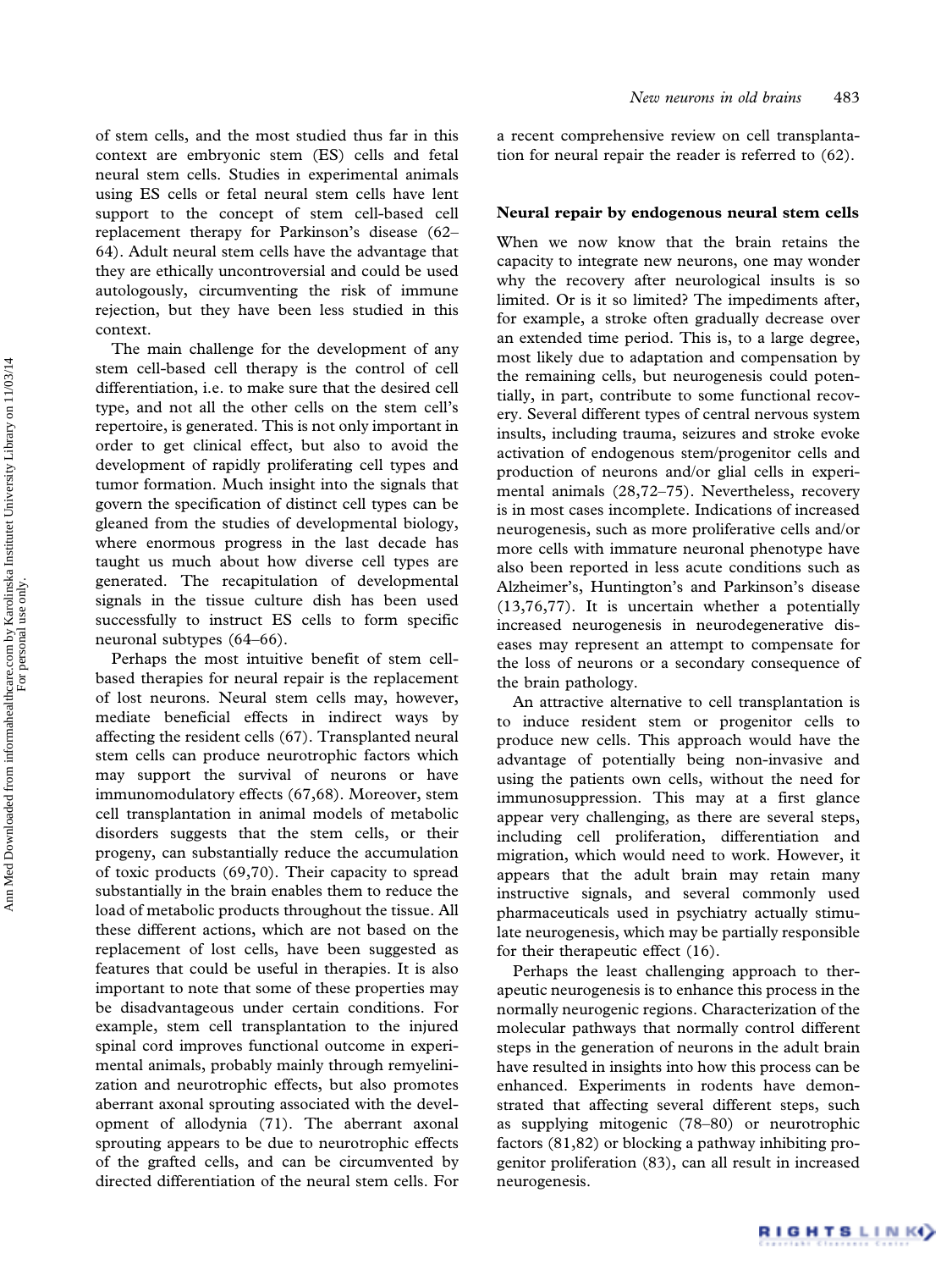A dramatic indication that such an approach may indeed be beneficial in neurological pathology was first provided by Nakatomi et al. They suggested that the delivery of the mitogens EGF and fibroblast growth factor (FGF) promoted the proliferation of stem/progenitors by the lateral ventricle resulting in neuronal replacement and functional recovery after stroke (80). Importantly, the neuronal replacement appeared to include regions where neurogenesis does not occur at appreciable levels under normal conditions. Studies by Macklis and colleagues have also provided support for the addition of neurons to normally non-neurogenic regions, in this case in the cerebral cortex, in response to insults (84,85).

### Conclusions

Our view of the adult brain has changed with the realization of the presence of endogenous stem cells and continuous neurogenesis in certain regions. Many important questions remain, such as a precise understanding of the cellular pedigree in the stem cell lineage, the extent and distribution of neurogenesis in the adult human brain, the functional role of adult-born neurons and whether the promise of stem cells and neurogenesis can be captured in therapies for neurological diseases. The coming decade promises to be very exciting and will likely provide answers to several of these questions.

#### Acknowledgements

Work in the authors' laboratory was supported by grants from the Tobias Foundation, Knut och Alice Wallenbergs Stiftelse, the Swedish Research Council, the Karolinska Institute, the Swedish Cancer Society, the Human Frontiers Science Program, the Foundation for Strategic Research, the Göran Gustafsson foundation and the EU.

#### References

- 1. Altman J, Das GD. Autoradiographic and histological evidence of postnatal neurogenesis in rats. J Comp Neurol. 1965;124:319–35.
- 2. Kaplan MS, Hinds JW. Neurogenesis in the adult rat: electron microscopic analysis of light radioautographs. Science. 1977;197:1092–4.
- 3. Nottebohm F. The road we travelled: discovery, choreography, and significance of brain replaceable neurons. Ann N Y Acad Sci. 2004;1016:628–58.
- 4. Emsley JG, Mitchell BD, Kempermann G, Macklis JD. Adult neurogenesis and repair of the adult CNS with neural progenitors, precursors, and stem cells. Prog Neurobiol. 2005;75:321–41.
- 5. Kornack DR, Rakic P. Cell proliferation without neurogenesis in adult primate neocortex. Science. 2001;294:127–30.
- 6. Gould E, Reeves AJ, Graziano MS, Gross CG. Neurogenesis in the neocortex of adult primates. Science. 1999;286: 548–52.
- 7. Spalding K, Bhardwaj RD, Buchholz B, Druid H, Frisén J. Retrospective birth dating of cells in humans. Cell. 2005;122: 133–43.
- 8. Bernier PJ, Bedard A, Vinet J, Levesque M, Parent A. Newly generated neurons in the amygdala and adjoining cortex of adult primates. Proc Natl Acad Sci U S A. 2002;99:11464–9.
- 9. Rietze R, Poulin P, Weiss S. Mitotically active cells that generate neurons and astrocytes are present in multiple regions of the adult mouse hippocampus. J Comp Neurol. 2000;424:397–408.
- 10. Zhao M, Momma S, Delfani K, Carlén M, Cassidy RM, Johansson CB, et al. Evidence for neurogenesis in the adult mammalian substantia nigra. Proc Natl Acad Sci U S A. 2003;100:7925–30.
- 11. Lie DC, Dziewczapolski G, Willhoite AR, Kaspar BK, Shults CW, Gage FH. The adult substantia nigra contains progenitor cells with neurogenic potential. J Neurosci. 2002;22:6639–49.
- 12. Frielingsdorf H, Schwarz K, Brundin P, Mohapel P. No evidence for new dopaminergic neurons in the adult mammalian substantia nigra. Proc Natl Acad Sci U S A. 2004;101:10177–82.
- 13. Yoshimi K, Ren YR, Seki T, Yamada M, Ooizumi H, Onodera M, et al. Possibility for neurogenesis in substantia nigra of parkinsonian brain. Ann Neurol. 2005;58:31–40.
- 14. Rakic P. Adult neurogenesis in mammals: an identity crisis. J Neurosci. 2002;22:614–8.
- 15. Draganski B, Gaser C, Busch V, Schuierer G, Bogdahn U, May A. Neuroplasticity: changes in grey matter induced by training. Nature. 2004;427:311–2.
- 16. Duman RS. Depression: a case of neuronal life and death? Biol Psychiatry. 2004;56:140–5.
- 17. Eriksson PS, Perfilieva E, Björk-Eriksson T, Alborn AM, Nordborg C, Peterson DA, et al. Neurogenesis in the adult human hippocampus. Nat Med. 1998;4:1313–7.
- 18. Sanai N, Tramontin AD, Quinones-Hinojosa A, Barbaro NM, Gupta N, Kunwar S, et al. Unique astrocyte ribbon in adult human brain contains neural stem cells but lacks chain migration. Nature. 2004;427:740–4.
- 19. Bedard A, Parent A. Evidence of newly generated neurons in the human olfactory bulb. Brain Res Dev Brain Res. 2004;151:159–68.
- 20. Spalding KL, Buchholz BA, Bergman L-E, Druid H, Frisén J. Age written in teeth by nuclear tests. Nature. 2005;437: 333–4.
- 21. Libby WF, Berger R, Mead JF, Alexander GV, Ross JF. Replacement Rates for Human Tissue from Atmospheric Radiocarbon. Science. 1964;146:1170–2.
- 22. Harkness DD. Further investigations of the transfer of bomb 14 C to man. Nature. 1972;240:302–3.
- 23. Gage FH. Mammalian neural stem cells. Science. 2000;287: 1433–8.
- 24. McKay R. Stem cells in the central nervous system. Science. 1997;276:6671.
- 25. Richards LJ, Kilpatrick TJ, Bartlett PF. De novo generation of neuronal cells from the adult mouse brain. Proc Natl Acad Sci U S A. 1992;89:8591–5.
- 26. Reynolds BA, Weiss S. Generation of neurons and astrocytes from isolated cells of the adult mammalian nervous system. Science. 1992;255:1707–10.
- 27. Reynolds BA, Weiss S. Clonal and population analyses demonstrate that an EGF-responsive mammalian embryonic precursor is a stem cell. Dev Biol. 1996;175:1–13.

RIGHTS LINKO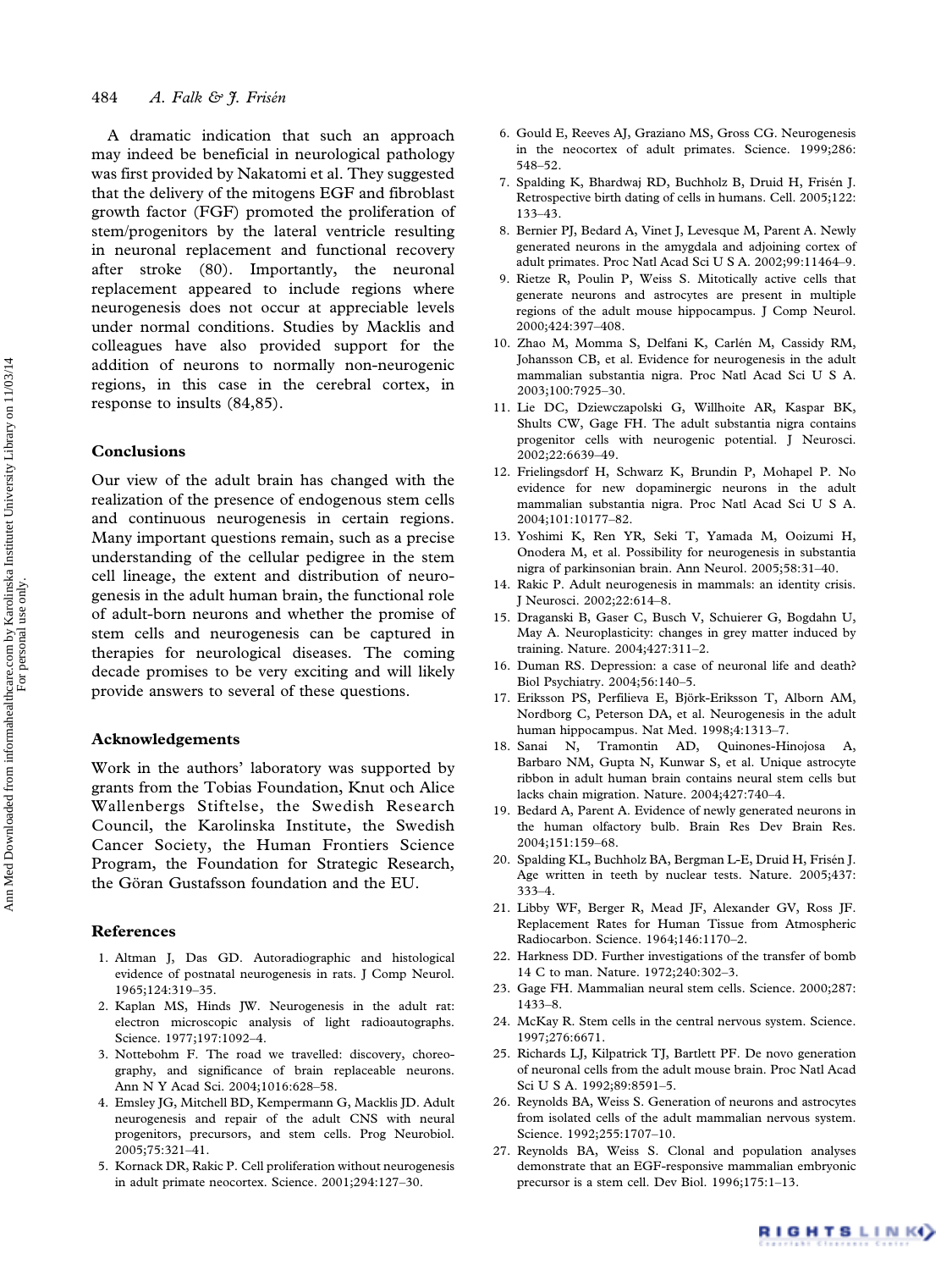- 28. Johansson CB, Svensson M, Wallstedt L, Janson AM, Frisén J. Neural stem cells in the adult human brain. Exp Cell Res. 1999;253:733–6.
- 29. Pagano SF, Impagnatiello F, Girelli M, Cova L, Grioni E, Onofri M, et al. Isolation and characterization of neural stem cells from the adult human olfactory bulb. Stem Cells. 2000;18:295–300.
- 30. Doetsch F, Petreanu L, Caille I, Garcia-Verdugo JM, Alvarez-Buylla A. EGF converts transit-amplifying neurogenic precursors in the adult brain into multipotent stem cells. Neuron. 2002;36:1021–34.
- 31. Kondo T, Raff M. Oligodendrocyte precursor cells reprogrammed to become multipotential CNS stem cells. Science. 2000;289:1754–7.
- 32. Palmer TD, Markakis EA, Willhoite AR, Safar F, Gage FH. Fibroblast growth factor-2 activates a latent neurogenic program in neural stem cells from diverse regions of the adult CNS. J Neurosci. 1999;19:8487–97.
- 33. Weiss S, Dunne C, Hewson J, Wohl C, Wheatley M, Peterson AC, et al. Multipotent CNS stem cells are present in the adult mammalian spinal cord and ventricular neuroaxis. J Neurosci. 1996;16:7599–609.
- 34. Gage FH, Batchelor P, Chen KS, Chin D, Higgins GA, Koh S, et al. NGF receptor reexpression and NGF-mediated cholinergic neuronal hypertrophy in the damaged adult neostriatum. Neuron. 1989;2:1177–84.
- 35. Seri B, Garcia-Verdugo JM, Collado-Morente L, McEwen BS, Alvarez-Buylla A. Cell types, lineage, and architecture of the germinal zone in the adult dentate gyrus. J Comp Neurol. 2004;478:359–78.
- 36. Kempermann G, Jessberger S, Steiner B, Kronenberg G. Milestones of neuronal development in the adult hippocampus. Trends Neurosci. 2004;27:447–52.
- 37. Lois C, Alvarez-Buylla A. Long-distance neuronal migration in the adult mammalian brain. Science. 1994;264:1145–8.
- 38. Luskin MB. Restricted proliferation and migration of postnataly generated neurons derived from the forebrain subventricular zone. Neuron. 1993;11:173–89.
- 39. Lledo PM, Saghatelyan A. Integrating new neurons into the adult olfactory bulb: joining the network, life-death decisions, and the effects of sensory experience. Trends Neurosci. 2005;28:248–54.
- 40. Doetsch F, Caille I, Lim DA, Garcia-Verdugo JM, Alvarez-Buylla A. Subventricular zone astrocytes are neural stem cells in the adult mammalian brain. Cell. 1999;97:703–16.
- 41. Rietze RL, Valcanis H, Brooker GF, Thomas T, Voss AK, Bartlett PF. Purification of a pluripotent neural stem cell from the adult mouse brain. Nature. 2001;412:736–9.
- 42. Capela A, Temple S. LeX/ssea-1 is expressed by adult mouse CNS stem cells, identifying them as nonependymal. Neuron. 2002;35:865–75.
- 43. Morshead CM, Garcia AD, Sofroniew MV, van Der Kooy D. The ablation of glial fibrillary acidic protein-positive cells from the adult central nervous system results in the loss of forebrain neural stem cells but not retinal stem cells. Eur J Neurosci. 2003;18:76–84.
- 44. Spradling A, Drummond-Barbosa D, Kai T. Stem cells find their niche. Nature. 2001;414:98–104.
- 45. Watt FM, Hogan BLM. Out of Eden: stem cells and their niches. Science. 2000;287:1427–30.
- 46. Fuchs E, Tumbar T, Guasch G. Socializing with the neighbors: stem cells and their niche. Cell. 2004;116:769–78.
- 47. Shihabuddin LS, Horner PJ, Ray J, Gage FH. Adult spinal cord stem cells generate neurons after transplantation in the adult dentate gyrus. J Neurosci. 2000;20:8727–35.
- 48. Gould E, Beylin A, Tanapat P, Reeves A, Shors TJ. Learning enhances adult neurogenesis in the hippocampal formation. Nat Neurosci. 1999;2:260–5.
- 49. Kempermann G, Kuhn HG, Gage FH. More hippocampal neurons in adult mice living in an enriched environment. Nature. 1997;386:493–5.
- 50. van Praag H, Christie BR, Sejnowski TJ, Gage FH. Running enhances neurogenesis, learning, and long-term potentiation in mice. Proc Natl Acad Sci U S A. 1999;96:13427–31.
- 51. Cameron HA, McKay RD. Restoring production of hippocampal neurons in old age. Nat Neurosci. 1999;2:894–7.
- 52. Gould E, McEwen BS, Tanapat P, Galea LAM, Fuchs E. Neurogenesis in the dentate gyrus of the adult tree shrew is regulated by psychosocial stress and NMDA receptor activation. J Neurosci. 1997;17:2492–8.
- 53. Gould E, Tanapat P, McEwen BS, Flugge G, Fuchs E. Proliferation of granule cell precursors in the dentate gyrus of adult monkeys is diminished by stress. Proc Natl Acad Sci U S A. 1998;95:3168–71.
- 54. Kuhn PG, Dickinson-Anson H, Gage FH. Neurogenesis in the dentate gyrus of the adult rat: age-related decrease of neuronal progenitor proliferation. J Neurosci. 1996;16:20–7.
- 55. Mirescu C, Peters JD, Gould E. Early life experience alters response of adult neurogenesis to stress. Nat Neurosci. 2004;7:841–6.
- 56. Jessberger S, Kempermann G. Adult-born hippocampal neurons mature into activity-dependent responsiveness. Eur J Neurosci. 2003;18:2707–12.
- 57. Carlén M, Cassidy RM, Brismar H, Smith GA, Enquist LW, Frisén J. Functional integration of adult-born neurons. Curr Biol. 2002;12:606–8.
- 58. van Praag H, Schinder AF, Christie BR, Toni N, T. D. P, Gage FH. Functional neurogenesis in the adult hippocampus. Nature. 2002;415:1030–4.
- 59. Shors TJ, Miesegaes G, Beylin A, Zhao M, Rydel T, Gould E. Neurogenesis in the adult is involved in the formation of trace memories. Nature. 2001;410:372–6.
- 60. Santarelli L, Saxe M, Gross C, Surget A, Battaglia F, Dulawa S, et al. Requirement of hippocampal neurogenesis for the behavioral effects of antidepressants. Science. 2003;301:805–9.
- 61. Björklund A, Lindvall O. Cell replacement therapies for central nervous system disorders. Nat Neurosci. 2000;3: 537–44.
- 62. Lindvall O, Kokaia Z, Martinez-Serrano A. Stem cell therapy for human neurodegenerative disorders-how to make it work. Nat Med. 2004;10 Suppl: S42–50.
- 63. Studer L, Tabar V, McKay RD. Transplantation of expanded mesencephalic precursors leads to recovery in parkinsonian rats. Nat Neurosci. 1998;1:290–5.
- 64. Kim JH, Auerbach JM, Rodriguez-Gomez JA, Velasco I, Gavin D, Lumelsky N, et al. Dopamine neurons derived from embryonic stem cells function in an animal model of Parkinson's disease. Nature. 2002;418:50–6.
- 65. Cassidy R, Frisen J. Embryonic stem cells: taming the fountain of youth. Curr Biol. 2002;12:R705–6.
- 66. Wichterle H, Lieberam I, Porter JA, Jessell TM. Directed differentiation of embryonic stem cells into motor neurons. Cell. 2002;110:385–97.
- 67. Ourednik J, Ourednik V, Lynch WP, Schachner M, Snyder EY. Neural stem cells display an inherent mechanism for rescuing dysfunctional neurons. Nat Biotechnol. 2002;20: 1103–10.
- 68. Pluchino S, Zanotti L, Rossi B, Brambilla E, Ottoboni L, Salani G, et al. Neurosphere-derived multipotent precursors